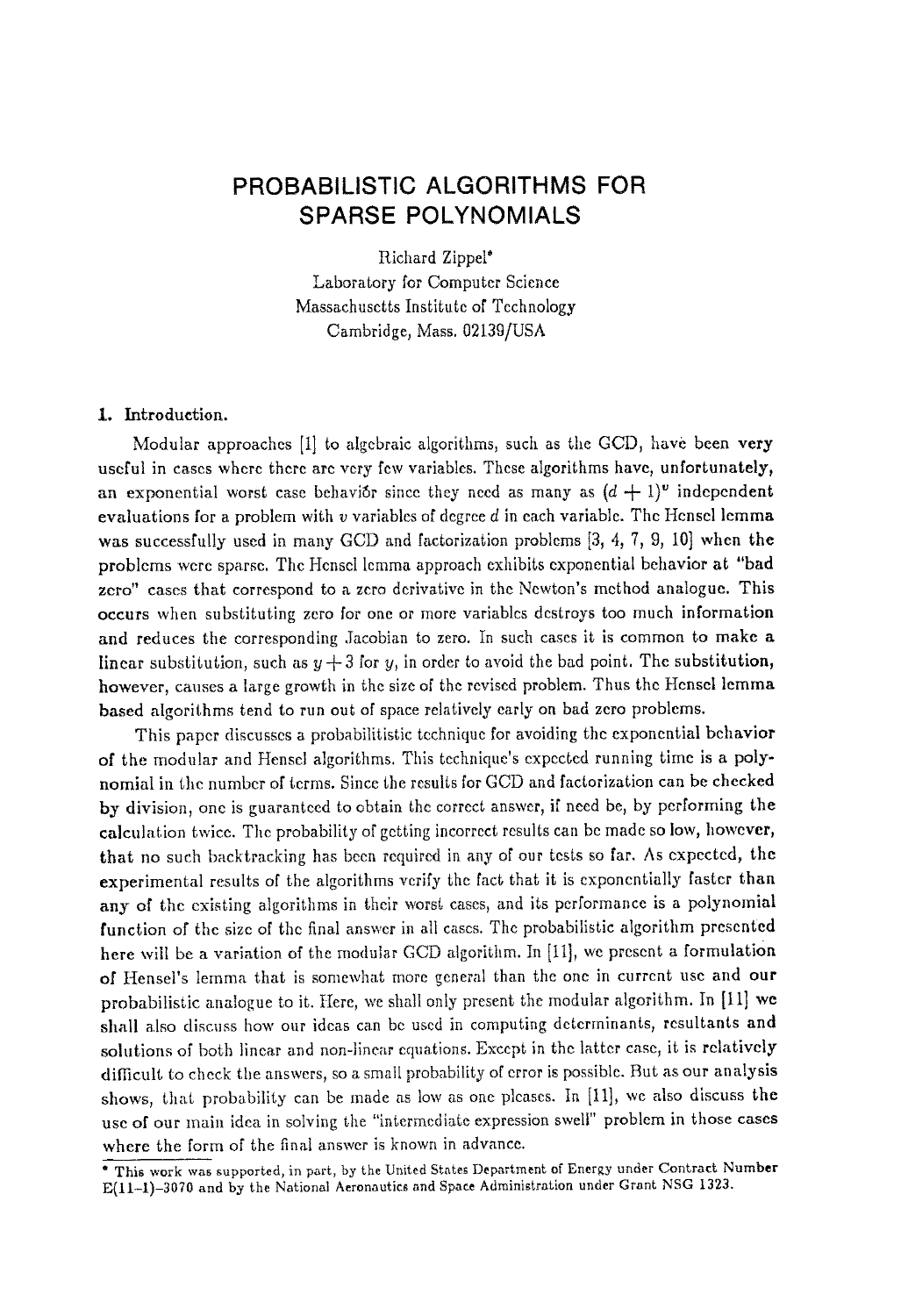We should also note that Paul Wang, in his Enhanced EZ GCD algorithm [8], uses ideas similar to those we use. Although the EEZ GCD algorithm wilt often run faster than ours, there has becn no analysis of Wang's heuristics that indicates they arc effective in all cases. There also seems to be empirical evidence that the EEZ GCD algorithm can still suffer from the "bad zero" problem. Furthermore, it is not clear how to extend his approach to problems other than GCD or factorization.

The basic idea of our probabillstic approach is as follows: We substitute randomly chosen, large integers for all but one variable in the problem. The solution is built up by interpolating for one variable at a time. Our main probabilistic assumption is that when a coefficient has been determined to be zero somewhcre in the interpolation process it is assumed to be zero everywhere. Thus, one need never eomputc more terms then therc will actually be in the answer. The algorithm resorts to solving  $t$  linear equations at each level, where  $t$  is the number of terms at that level. Thus its cost is asymptotically cubic in the number of terms.

## 2. Sparse Modular Algorithm.

All modular algorithms have basically the same form-a polynomial is interpolated from its value at a number points. We will call this polynomial the *goal polynomial* of the algorithm, The goal polynomial is assumed to involve v variables. Each variable appears to no higher degree than  $d$  in the goal polynomial. The goal polynomial will be denoted by  $P(X_1, \ldots, X_v)$ .

There are  $(d + 1)^v$  independent coefficients in P. An algorithm that has no probabilistic aspects needs at least  $(d + 1)$ <sup>v</sup> "points" worth of information to determine these coefficients. Just looking at these points requires time exponential in the number of variables. Throughout this section P is assumed to be sparse, and has t terms  $(t \ll (d+1)^{\nu})$ .

## 2.1. Overview of Sparse Modular Algorithm.

The sparse modular algorithm begins by choosing a starting point for the interpolation,  $(x_{10},..., x_{v0})$ . It then produces the sequence of polynomials,

$$
P_1 = P(X_1, x_{20}, \dots, x_{v0}),
$$
  
\n
$$
P_2 = P(X_1, X_2, x_{30}, \dots, x_{v0}),
$$
  
\n
$$
\vdots \qquad \vdots
$$
  
\n
$$
P_v = P(X_1, X_2, \dots, X_v).
$$

Note that  $P_1$  is a univariate polynomial in  $X_1$ . The coefficient of  $X_1^k$  in P is a polynomial  $f_k(X_2,\ldots,X_\nu)$ . If P is sufficiently sparse there will be certain powers of  $X_1$  that do not appear in  $P_1$ . Assume that the  $X_1^k$  term is one of those terms that is not present. There are two possible explanations why  $X_{1}^{k}$  did not appear in  $P_{1}$ . Either  $f_{k}$  is identically zero or  $f_k(x_{10},...,x_{\nu0})$  is equal to zero. If the starting point  $(x_{10},...,x_{\nu0})$  is chosen at random then the probability that  $f_k(x_{10},..., x_{v0})$  is zero is extremely small. Thus the probability that  $f_k$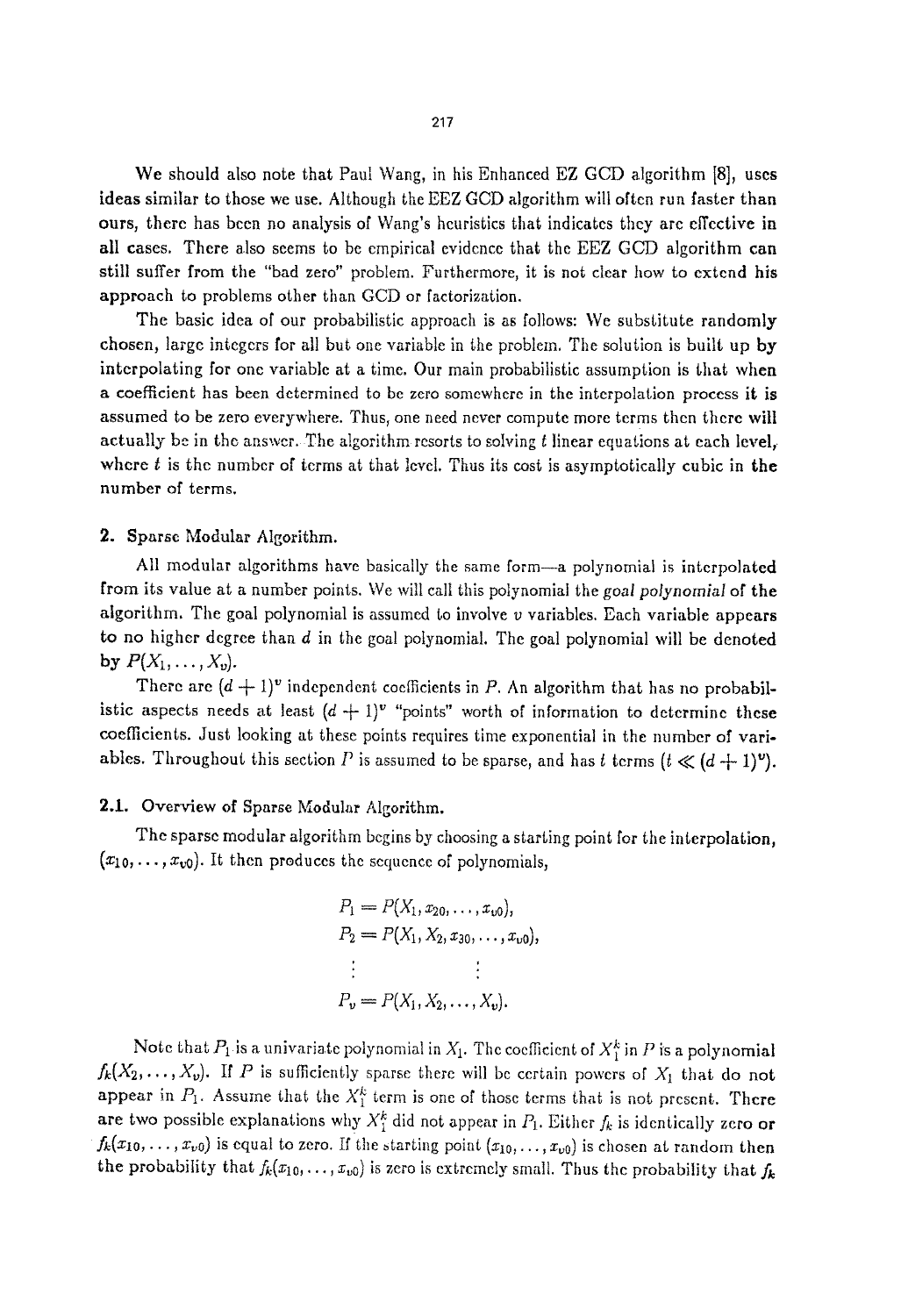is identically zero is quite large. The key idea in this algorithm is to assume that  $X_1^k$  does not appear in  $P$ ; i.e.,  $f_k$  is identically zero. Thus it is assumed that the coefficient of every monomial involving  $X<sub>i</sub><sup>k</sup>$  is known, and that it is zero.

This information is used to construct  $P_2$ . The same reasoning can be applied to each monomial in  $X_1$  and  $X_2$  that does not appear in  $P_2$ . Since there are at most t terms in any of the  $P_i$ , almost all of the terms will be zero the number of coefficients that we don't know is small.

We will demonstrate this algorithm when  $P$  is a polynomial in 3 variables,  $P(X, Y, Z)$ . As usual, we assume that P is a sparse polynomial with t terms  $(t \ll (d+1)^{\nu}, \nu = 3)$ . Whenever we say "pick  $x_i$ " we will mean pick an integer  $x_i$  randomly from a set  $f$  that has at least B distinct elements.\* Pick  $y_0$  and  $z_0$  randomly. We now pick  $x_0, \ldots, x_d$  and examine the values of P at the points  $(x_i, y_0, z_0)$ . These may be interpolated to give a univariate polynomial in X, namely *P(X, Yo, zo).* So far nothing probabilistie has entered the algorithm.

We now assume that if some power of X had a zero coefficient in  $P(X, y_0, z_0)$  it will have a zero coefficient in  $P(X, Y, Z)$ . Pick a  $y_1$ . From  $P(X, y_0, z_0)$  we know that a number of the coefficients of  $P(X, y_1, z_0)$  are zero. The only coefficients that need to be determined are the non-zero ones. There can be no more than  $t$  of these unknown coefficients. They can be determined by solving a system of linear equations. Only the values of  $P(x_0, y_1, z_0), \ldots, P(x_t, y_1, z_0)$  will be needed to set up this system of equations.

This procedure may be repeated until we have determined the sequence of polynomials  $P(X, y_0, z_0), \ldots, P(X, y_d, z_0)$ . Pick a monomial in X which appears in each of these polynomials. For simplicity we will assume that it is the linear term. The linear term (in X) of  $P(X, Y, z_0)$  is a polynomial in Y of degree at most d. Call this polynomial  $f(Y)$ . From the  $d + 1$  polynomials we have computed we can determine the values of  $f(Y)$  at  $y_0, \ldots, y_d$ . Again using the usual interpolation methods we can determine  $f(Y)$  from this information. Doing this with all the coefficients of the  $P(X, y_i, z_0)$  we can determine  $P(X, Y, z_0)$ .

Now that we have  $P(X, Y, z_0)$ , it is only natural to try to compute  $P(X, Y, z_1)$  for a new  $z_1$ . This can be done in a manner almost identical with that used earlier. We know that the monomials which appear in  $P(X, Y, z<sub>1</sub>)$  will have non-zero coefficients in  $P(X, Y, Z)$ . We assume that none of the  $X^iY^j$  monomials in P are missing. There are at most t of these monomials, and thus at most  $t$  unknown coefficients to be determined. Picking  $t$  pairs of values  $(x_1, y_1), \ldots, (x_t, y_t)$  and computing  $P(x_i, y_i, z_1)$  we can set up a system of linear equations in the unknown coefficients. Solving this system we have  $P(X, Y, z_1)$ . Repeating this procedure we will finally determine  $P(X, Y, z_d)$ . By repeating the standard interpolation scheme we will finally arrive at  $P(X, Y, Z)$ .

There are two essentially different types of interpolation going on in this algorithm. The first time we try to generate a polynomial in  $X$ , it is not known what its structure is and thus the interpolation is preformed as if the polynomial were dense. This we call a dense interpolation. (Actually the polynomial in  $X$  can be read off from its values using the Lagrange interpolation formula, but this gives only a slight increase in efficiency.) Now a

<sup>&</sup>quot;The set  $f$  is usually chosen to be the interval  $[0, B - 1]$ . Thoughout this section lower case symbols will denote integers chosen at random while uppercase symbols will be reserved for variables.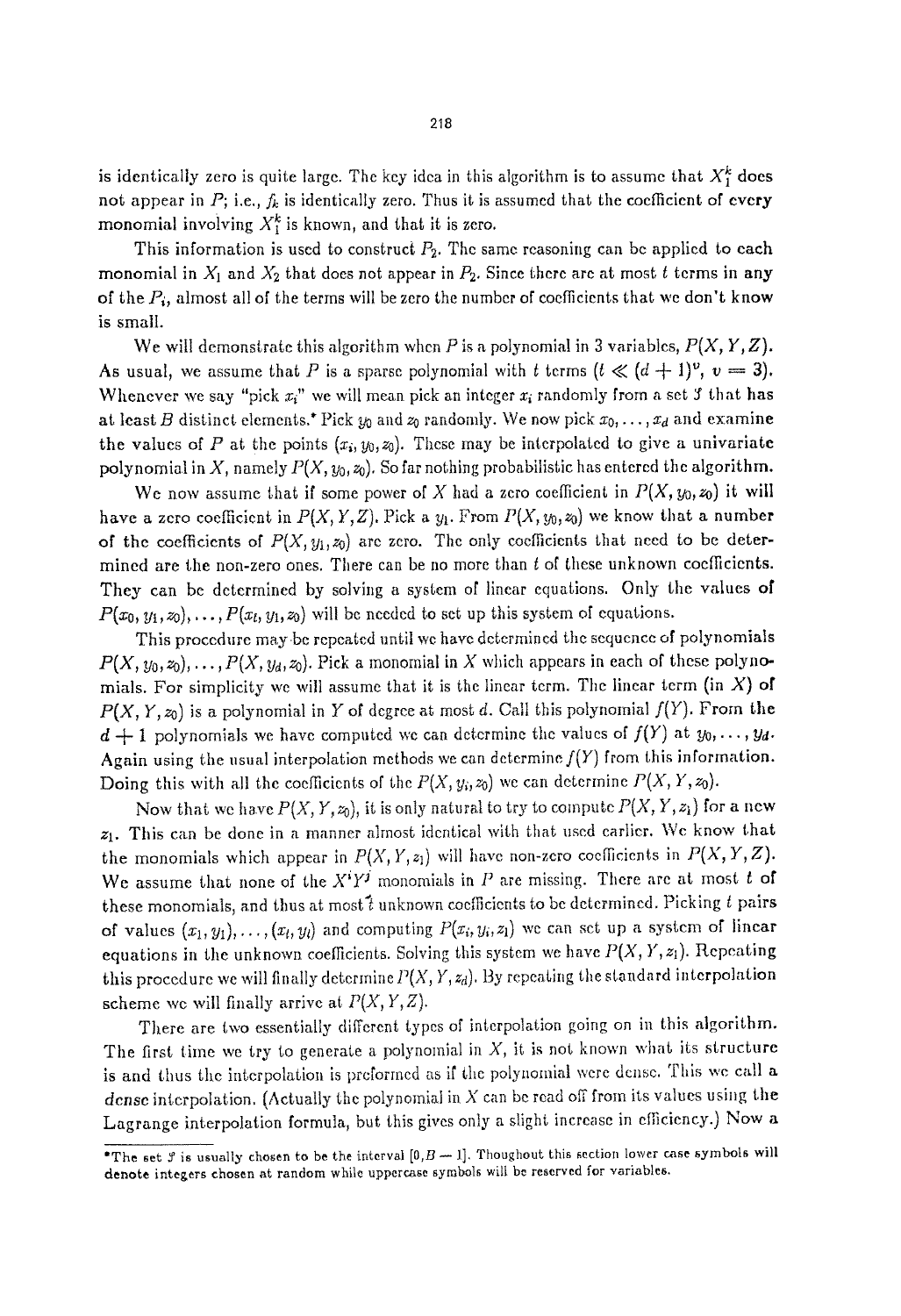number of *sparse* interpolations are done for different values of Y to get more polynomials in  $X$ . The coefficients are then combined via a dense interpolation to give polynomials in Y. The algorithm proceeds in this manner. The first polynomial produced involving a particular variable is done via a dense interpolation. The structure determined by the dcnsc interpolation is then used to produce a skeleton for the polynomial. This skeleton is used as the basis for a scries of sparse interpolations which arc done to set up the points for a new variable.

### 2.2. General Formalism of Sparse Modular Algorithm.

In this section wc will present a precise form of the sparse modular algorithm that will also aid in the analysis of the algorithm. Algorithm D makes no assumptions about the sparsity of the goal polynomial. It uses the Chinese remainder algorithm to produce a univariate polynomial over a field. This is the dense lifting stage mentioned in the previous section.

Algorithm D. Given two sets of rational integers  $\{p_1,\ldots,p_k\}$  and  $\{m_1,\ldots,m_k\}$ , it returns a polynomial  $f(x)$  such that  $f(p_i) = m_i$  for  $1 \leq i \leq k$ .

**D1.** [Initialize] Set  $f(x) \leftarrow m_1, q(x) \leftarrow (x - p_1)$ .

D2. [Loop] For  $i = 2, \ldots, k$  do step D3.

D3. [Determine new f] Set  $f(x) \leftarrow f(x) + q(p_i)^{-1}q(x)(m_i - f(p_i))$  and  $q(x) \leftarrow (x - p_i)q(x)$ . **D4.** [End] Return  $f(x)$ .

It is important to note that even if the goal polynomial for algorithm D is very sparse the intermediate results can be completely dense. The full sparse modular algorithm alternates between stages of dense interpolations using algorithm D abovc, and stages of sparse interpolation in algorithm S below.

The sparse interpolation algorithm needs a data structure to indicate which terms are known to bc zero. Since there are fewer terms which are likely to have nonzero coefficients than terms with zero coefficients, we will keep track of the nonzero terms. A monomial of the form  $X_1^{e_1}\cdots X_v^{e_v}$  will be represented by the v-tuple  $(c_1,\ldots, c_v)$ . A skeletal polynomial S, is understood to be a set  $v$ -tuples where each element of S represents a nonzero term in the goal polynomial.

After a skeletal polynomial is produced we will want to determine what its coefficients arc. This will be done by solving a system of linear equations. To simplify the notation a bit we will adopt the following convention. Assume a skeletal polynomial  $S$  contains  $t$  terms. We will assume that each skeletal polynomial has associated with it  $t$  symbols which will represent the coefficients of the monomials given by  $S$ . Denote these symbols by  $s_1, \ldots, s_t$  where the subscript, i, is associated with the exponent vector  $(c_{i1}, \ldots, c_{iv})$ . Then wc define

$$
S(a_1,\ldots,a_v)=s_1a_1^{e_{11}}\cdots a_v^{e_{1V}}+s_2a_1^{e_{21}}\cdots a_v^{e_{2V}}+\cdots+s_ia_1^{e_{11}}\cdots a_v^{e_{1V}}.
$$

The sparse modular algorithm can be specified as follows.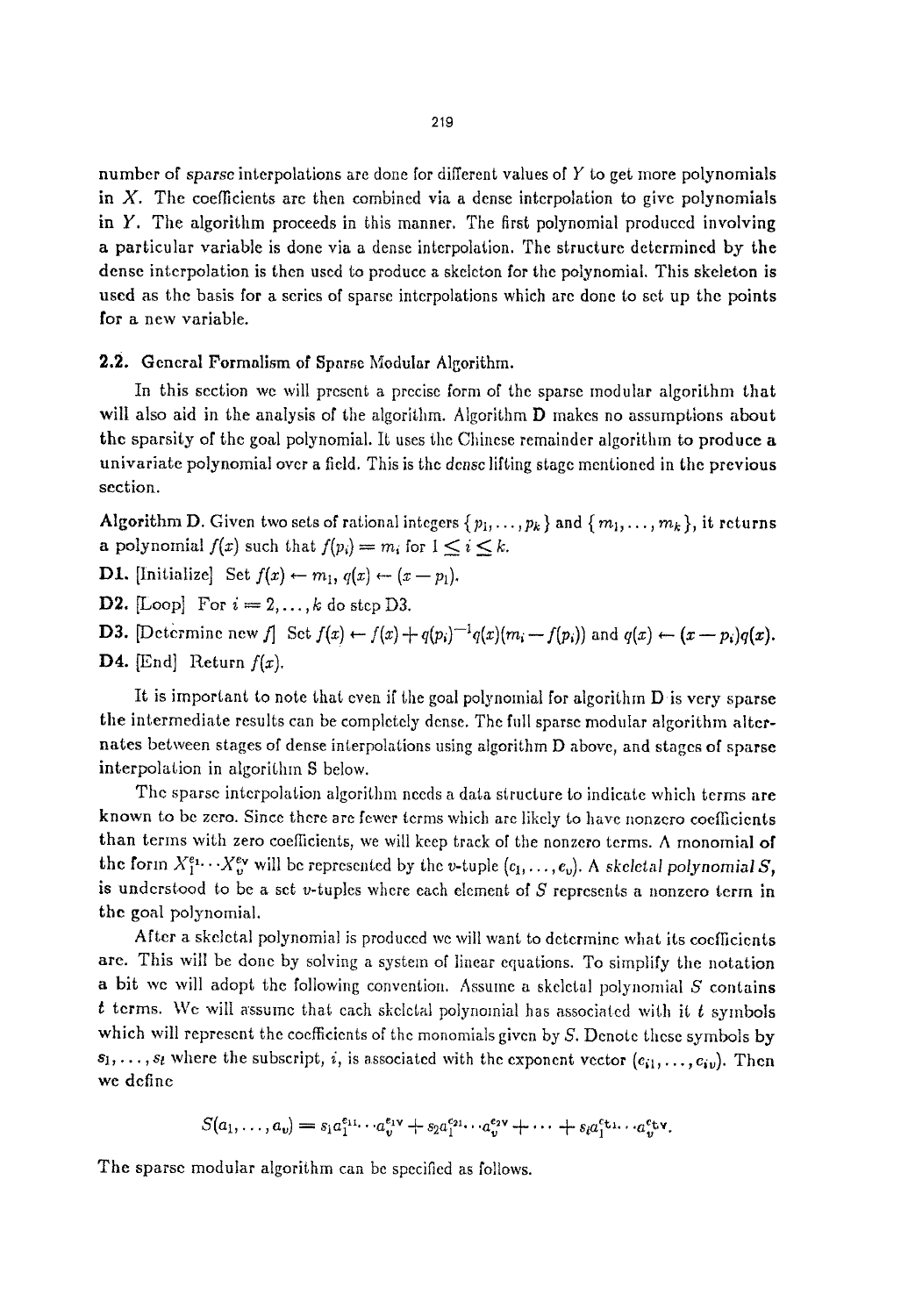Algorithm S takes a set of variables  $\{X_1, \ldots, X_v\}$ , a degree bound d, a function  $F(X_1, \ldots, X_v)$ and a starting point  $(a_1, \ldots, a_v)$  as arguments. It is assumed that the values F returns are the values of some polynomial of at most v variables and of degree at most  $d$  in each

variable. The starting point is assumed to be a good stating point. The algorithm returns a polynomial  $P(X_1, \ldots, X_v)$ , where each variable occurs to degree no more than d and  $P(b_1,\ldots,b_v) = F(b_1,\ldots,b_v)$  for all integers  $b_i$ .

**S1.** [Initialize] Set  $S \leftarrow \{0\}$  and  $p_0 \leftarrow a_0$ .

**S2.** [Loop over variables] For  $i = 1$  thru v do S3 thru S8.

**S3.** [Iterate d times] For  $j = 1$  thru d do S4 thru S7.

- **S4.** [Initial linear equations] Pick  $r_j$ , set L to the empty list, set t to the length of S.
- **S5.** [Iterate  $t$  times] For  $k = 1$  thru  $t$  do S6.
- **S6.** [Set up liner equations] Pick a random  $(i-1)$ -tuple  $\Lambda_k$ , and add the the linear equation  $S(\Lambda_k) = F(\Lambda_k, r_i, a_{i+1}, \ldots, a_v)$ .
- **S7.** [Solve] Solve the system of equations L and merge the solution with S to produce a polynomial  $p_i(X_1, \ldots, X_{i-1})$ .
- **S8.** [Introduce  $X_i$ ] For each monomial in S pass the corresponding coefficients from  $p_0, \ldots, p_d$  and  $a_i, r_1, \ldots, r_j$  to algorithm D. This will produce t polynomials which can be merged with S. Set  $p_0$  to this new polynomial and S to its skeletal polynomial.
- **S9.** [Done] Return  $p_0$ .

There is one point at which caution should bc exercised in implementating this procedure. The first time through the i loop the linear equations which are set up will bc trivial since there is only one unknown. There is a chance that the linear equations that are developed will not be independent. If this happens then it is necessary to run step S6 until sufficiently many independent equations are produced.

### **3.** Analysis and Timings.

Probabilistic algorithms are rather new in algebraic manipulation. Other probabilistic algorithms are discussed in  $[5,6]$ . In this section we first define what is meant by a "good starting point." The probability that a random point is good is then determined. This probability is very small and can easily be made even smaller. Then the running time of the algorithms of section 2 are analyzed. Finally a number of sample problems are presented to compare the analysis, the actual running time and the running time of several competing algorithm including the EZGCD algorithm.

### 3.1. Good and Bad Points.

Assume the goal polynomial is  $P(X_1, \ldots, X_v)$  and the starting point is  $\vec{a} = (a_1, \ldots, a_v)$ . The polynomials which are produced by the sequence of dense iterations is

$$
P(X_1, a_2, \ldots, a_{\nu}), P(X_1, X_2, a_3, \ldots, a_{\nu}), \ldots, P(X_1, X_2, \ldots, X_{\nu}).
$$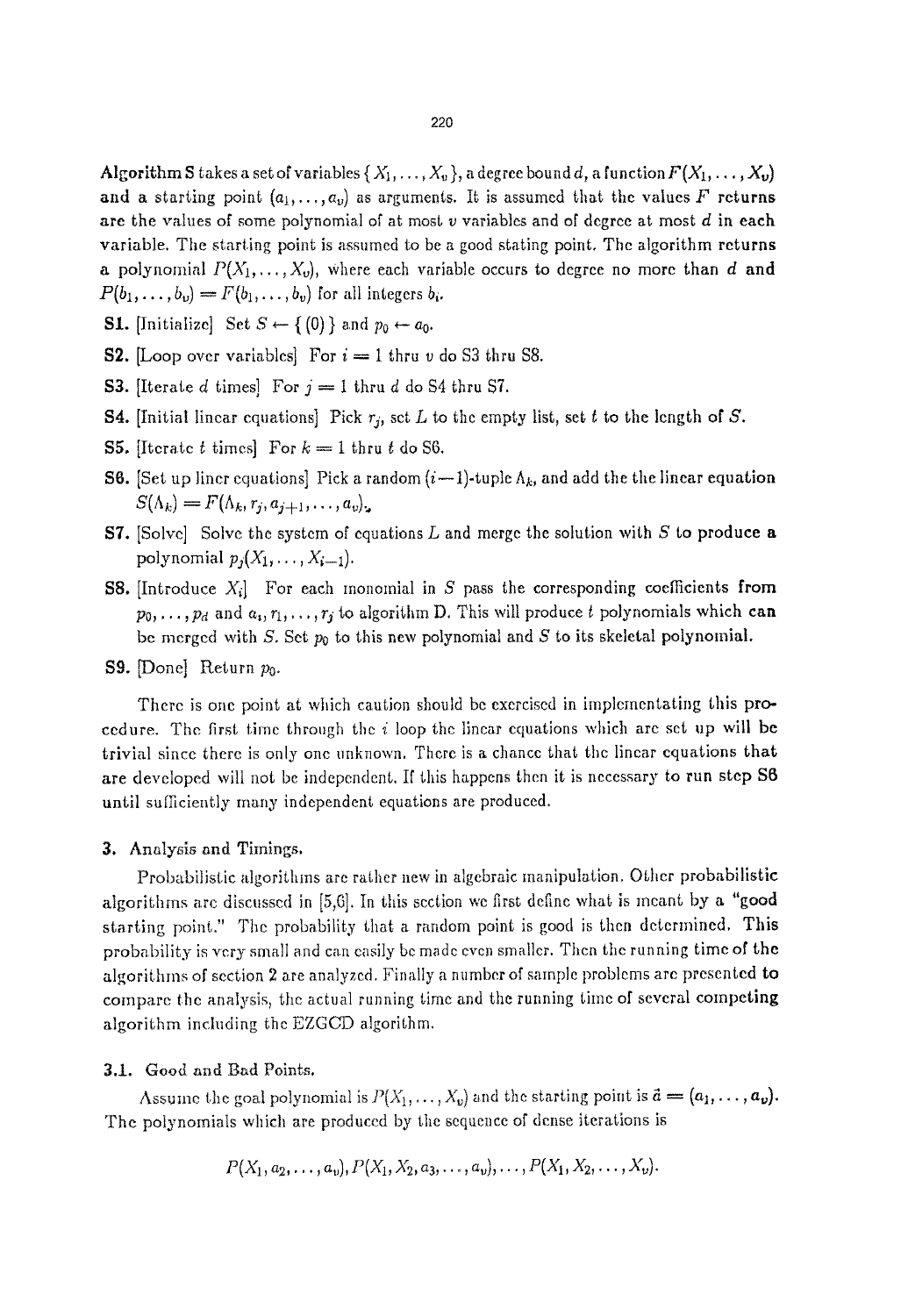The entire algorithm depends upon the accuracy of the skeletal polynomials. The skeletal polynomials are extracted from the structure of the polynomials in this sequence. Thus it is important to know if  $P(X_1, a_2, \ldots, a_v)$  has too few terms. This will happen if the coefficient of some  $X_1^k$  in  $P(X_1, \ldots, X_v)$  is zero at  $\tilde{a}$ . Let  $F_1$  be the product of the nonzero coefficients of  $X_1^k$  in P for  $k = 1$  thru d. If d is not a zero of  $F_1$  then the second skeletal polynomial

will be computed correctly.

Similarly if the coefficient of some monomial in  $X_1$  and  $X_2$  is zero at  $\vec{a}$  the second skeletal polynomial will be erroneous. Define  $F_2$  to be the product of the coefficients of nonzero monomials in  $X_1$  and  $X_2$  and define  $F_3, \ldots, F_{\nu-1}$  similarly. The *auxiliary polynomial* for P is defined to be  $F = F_1F_2 \cdots F_{v-1}$ . F is a polynomial in  $X_2, \ldots, X_v$ . The key assumption throughout this section is that our initial evaluation point is not a zero of this polynomial. A point at which  $F$  is non-zero is called a *good point.*  $F$  is the auxiliary polynomial which was mentioned earlier. Since all bad points satisfy  $F = 0$  they form a variety of codimension 1. Thus almost all points in affine  $v-1$  space are good.

Each of the  $F_j$  is the product of no more than t polynomials. Thus the degree of  $X_i$ in  $F_j$  is bounded by  $dt$  and in F by  $\frac{dv}{dt}$ . The following theorem gives the probability that a point chosen from a set of a given size will be bad for a polynomial of degree  $D$  in  $v$  variables.

Theorem 1. Let  $f \in \mathbb{Z}[X_1,\ldots,X_v]$  and the degree of f in  $X_i$  be bounded by D. Let  $N_v(B)$ *be the number of zeroes of f,*  $(x_1, \ldots, x_v)$  such that  $x_i \in \mathcal{I}$  (a set with B elements,  $B \gg D$ ). *Then*  $N_v(B) \leq B^v - (B-D)^v$ .

**Proof:** There are at most D values of  $x_v$  which zero f identically. So for any of the D values of  $x_v$  and any value for the other  $x_i$ , f is zero. This comes to  $DB^{v-1}$ . For all other  $B \rightarrow D$  values of  $x_v$  we have a polynomial in  $v-1$  variables. The polynomial can have no more than  $N_{v-1}(B)$  zeroes. Therefore,

$$
N_{v}(B) \leq DB^{v-1} + (B-D)N_{v-1}(B).
$$

Let  $N_v = (B-D)^{v-1}f_v$ . The resulting equation is easily solved and the theorem follows directly.

This bound is actually attained by the polynomial

$$
f(x_1,...,x_v) = \prod_{i=1}^D (x_1 - i) \cdots \prod_{i=1}^D (x_v - i).
$$

This polynomial is dense in all of its variables. One would expect a much tighter bound to hold for sparse polynomials.

Each of the  $F_i$  is the product of, at most, t terms and each term is of degree, at most, d. There are  $v-1$  of these polynomials, so the maximum possible degree of F is  $(v-1)td$ . There are only  $v-1$  variables in F. There are  $B^v$  points in the set  $\mathcal{I} \times \cdots \times \mathcal{I}$ . Applying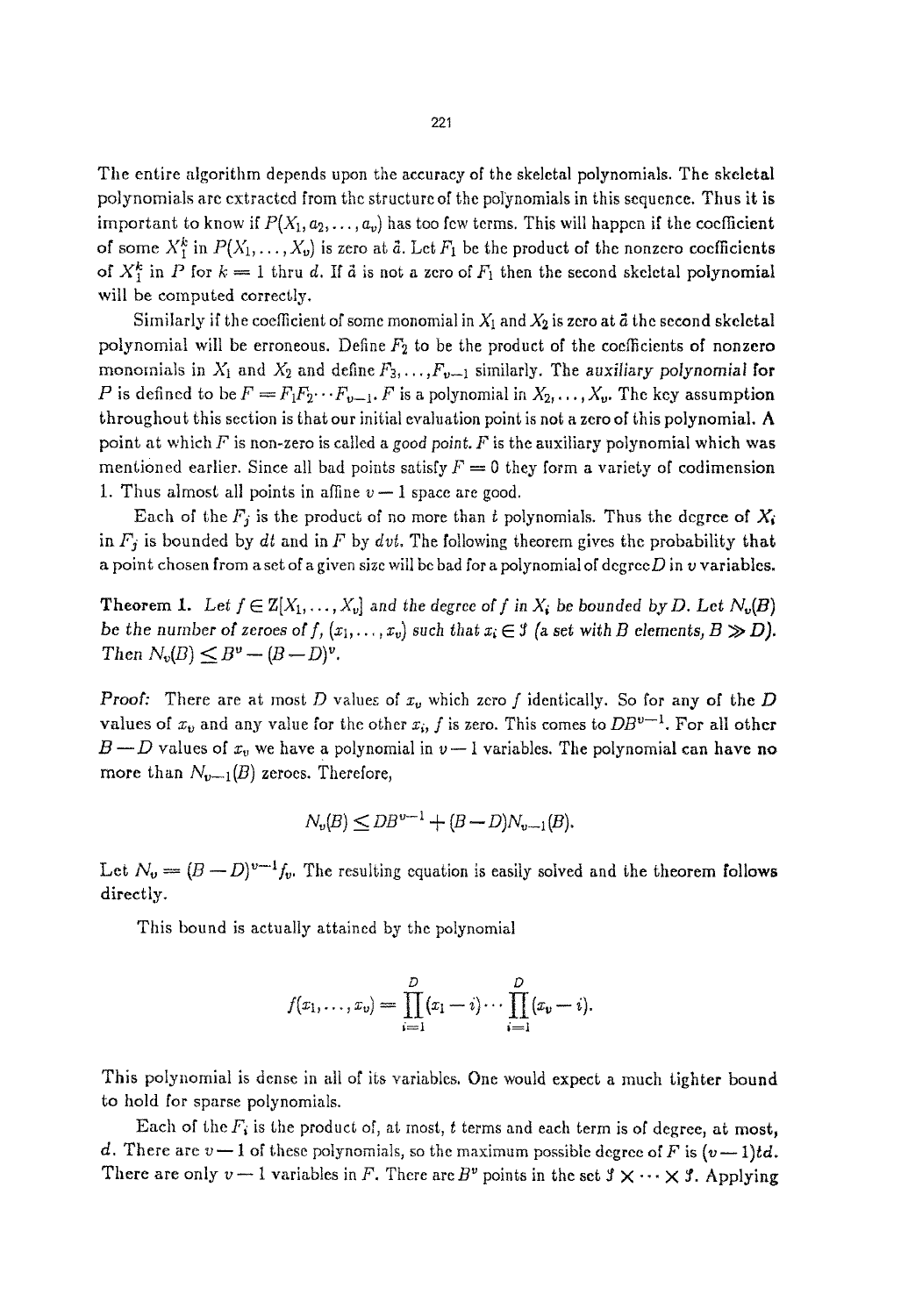the theorem to  $F$  the probability that a point chosen at random will be a zero of  $F$  is

$$
\frac{N_{v-1}(B)}{B^{v-1}} = \frac{B^{v-1} - (B-D)^{v-1}}{B^{v-1}}
$$
  
=  $1 - \left(1 - \frac{D}{B}\right)^{v-1}$   
 $\leq \frac{v(v-1)td}{B} \leq \frac{v^2td}{B}.$ 

At worst the number of terms in the goal polynomial will be  $(d+1)^{\nu}$ . So a worst case bound for the probability that a point will be a zero of  $F$ , and thus a bad point is

$$
\frac{v^2d(d+1)^v}{B}.
$$

If we wanted to make the probability of choosing a bad point be at most  $10^{-30}$  we would have  $\sim$   $\sim$ 

$$
B \ge 10^{30}v^2(d+1)^{v+1}
$$
  

$$
\log B \ge 69 + 2\log v + (v+1)\log(d+1).
$$

Notice that the size of the numbers which are used is about  $\nu \log d$ . Thus each arithmetic operation will take polynomial time, Since there are only a polynomial number of arithmetic operations the algorithm's expected running time is polynomial,

#### 3.2. Analysis.

Throughout this section we will assume that all arithmetic can be done in unit time, the goal polynomial involves  $v$  variables and no variable appears to degree more than  $d$ in the goal polynomial.

Wc will make a number of crude assumptions in analyzing Algorithm S. We assume that cost of evaluating  $F$  is constant and requires C arithmetic operations. We will also assume that the number of terms of  $P(X_1, a_2, \ldots, a_v)$  is  $t_1$ , of  $P(X_1, X_2, a_3, \ldots, a_v)$  is  $t_2$  and so on;  $t_v$  is equal to t.

Each monomial contained in S is a product of  $i-1$  terms, and each term is exponentiated to degree, at most, d. Evaluation of a monomial will thus cost  $(i-1)$  log d operations. There are no more than  $t_{i-1}$  terms in S, so step S6 will take about  $C + (i - 1)t_{i-1} \log d$ operations. Step S6 will be iterated  $t_{i-1}$  times to produce the each set of linear equations. Thus it will cost  $C_t$ <sub>i-1</sub> +  $(i-1)t_{i-1}^2$  log d operations to produce the system of linear equations.

There will be  $t_{i-1}$  independent linear equations to be solved. Using straight forward algorithms this will take about  $c_1 t_{i-1}^3$  operations. Steps S5 thru S7 will be executed d times for each variable so it will cost

$$
Cdt_{i+1} + (i+1)dt_{i+1}^2 \log d + c_1 dt_{i+1}^3
$$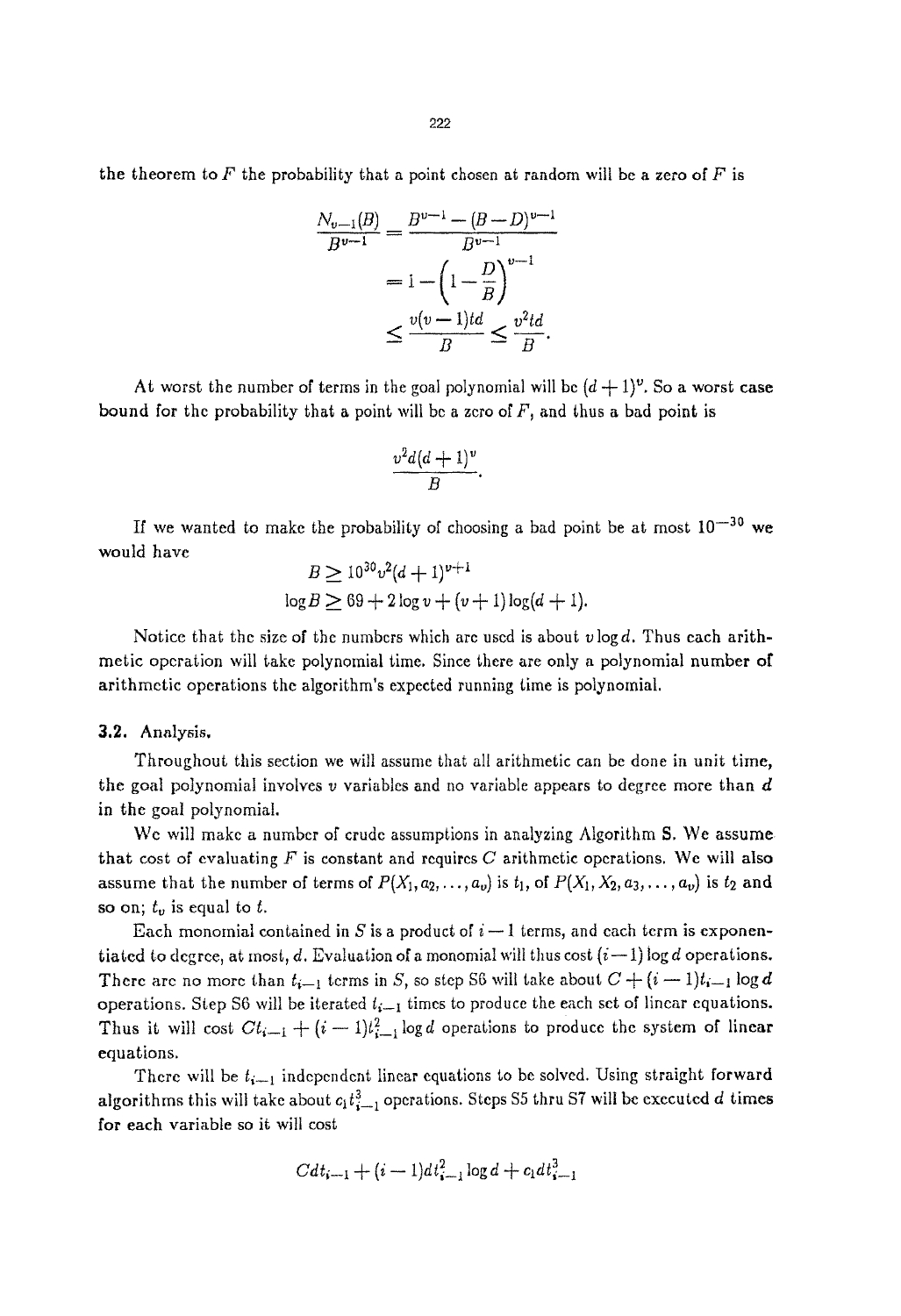operations to produce the polynomials,  $p_1, \ldots, p_{t_1}$ .

There will be  $t_{i+1}$  terms in each of these polynomials, so algorithm D will be run  $t_{i+1}$ times. Each invocation of algorithm D will require about  $c_2d^2$  operations. Adding this mess up and summing from  $i = 1$  thru v we get

$$
\sum_{i=1}^{v} \left( (c_2 d^2 + C d) t_{i-1} + (i - 1) d t_{i-1}^2 \log d + c_1 d t_{i-1}^3 \right)
$$

We need to make some assumptions about the structure of  $t_i$  to get anything meaningful out of this. We will assume that the ratio of terms  $t_i/t_{i-1}$  is a constant, k. Doing this we get,

$$
c_1 d \frac{(k^{3\upsilon}-1)t_0^3}{(k^3-1)} + \frac{d \log dt_0^2}{(k^2-1)^2} \left[ k^{2\upsilon} (k^2(\upsilon-1)-\upsilon) + k^2 \right] + c_2 d^2 \frac{(k^{\upsilon}-1)t_0}{(k-1)}
$$

Despite appearances to the contrary this expression is not exponential in  $\nu$ . Remember that  $k^vt_0 = t$ . There are two special cases of this formula that are of interest. If k is large when compared with 1, we can ignore the small terms involving  $k$  and get

$$
c_1 d \frac{t^3}{k^3} + d \log d v \frac{t^2}{k^2} + c_2 \frac{t}{k}.
$$

If k is very close to 1, then  $t_0 = t$  and we get

$$
c_1 dv t^3 + dv^2 t^2 \log d + c_2 d^2 vt.
$$

In both of these cases the dominant behavior is  $O(t^3)$ , assuming  $t \gg d$  or v. This is clearly not exponential in the number of variables (unless  $t$  is) which is unlike any other modular algorithm.

## 3.3. Timings.

Here we present a few sample timings and compare them with our estimates from the previous section. A more detailed analysis and further examples are contained in [11].

The first example was chosen to show the sparse modular GCD algorithm at its best. Nine monomials were chosen at random and combined to produce three polynomials with 3 terms each. One was multiplied by the other two to give two polynomial of 9 terms. These two polynomials were used as the input to the GCD routines. The number of variables ranged up to i0 and the degree of each variable was less than 3. The following table gives the computation times for the EZGCD algorithm, the Modular algorithm, the Reduced algorithm, Wang's new EEZGCD algorithm and finally the Sparse Modular algorithm. These timings were done on a DEC KL-10 using MACSYMA  $[2]$ . The polynomials used are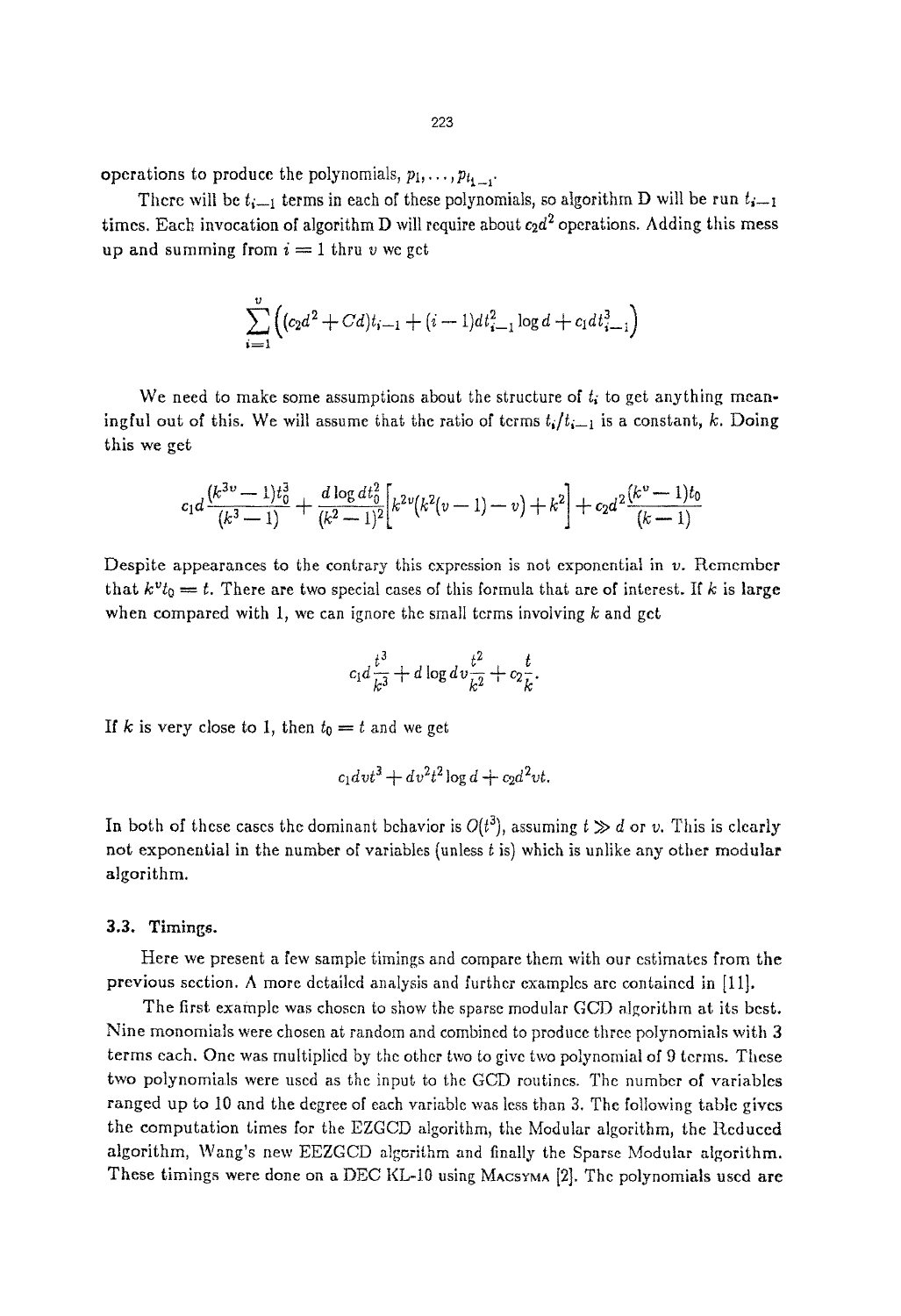| $\upsilon$ | ΕZ           | Modular      | Reduced | EEZ          | Sparse Mod |
|------------|--------------|--------------|---------|--------------|------------|
| 1          | .036         | .047         | .047    | .036         | .040       |
| 2          | .277         | .275         | .216    | .377         | .160       |
| 3          | .431         | .920         | .478    | .522         | .381       |
| 4          | 1.288        | 7.595        | 2.027   | .742         | .842       |
| 5          | 3.128        | 65.280       | ÷       | 1.607        | 1.825      |
| 6          | $\ddagger$   | 483.700      | ٠       | 1.897        | 3.364      |
| 7          | $\bullet$    | 2409.327     | *       | 1.715        | 4.190      |
| 8          | $\ddagger$   | $\pmb{\ast}$ | \$      | $\pmb{\ast}$ | 4.534      |
| 9          | $\pmb{\ast}$ | 素            | ŧ       | *            | 4.006      |
| 10         | \$           | \$           | *       | ۰            | 8.202      |

contained in the appendix. The asterisks indicate that the machine ran out of space.

As expected the modular algorithm ran in exponential time. Both the EZ and the Reduced algorithms ran out of storage. This example was carefully designed so that all the GCD's were bad zero problems for the EZ algorithm. When thcse problems were run a LISP machine with 30 million words of address space the exponential behavior of the EZ algorithm was evident.

## 4. Conclusions.

In this paper we have tried to demonstrate how sparse techniques can bc used to incrcase the effectiveness of the modular algorithms of Brown and Collins. These techniques can be used for an extremely wide class of problems and can applied to a number of different algorithms including Hensel's lemma. We believe this work has finally laid to rest the bad zero problem.

Much of the work here is the direct result of discussion with Barry Trager and Joel Moses whose help we wish to acknowledge.

## 5. Appendix.

This appendix lists the polynomials that were used to test the various GCD algorithms in section 3. The  $d_i$  polynomials are the GCDs which are computed, the  $f_i$  and  $g_i$  the cofactors. The polynomials that were fed to the various GCD routines were  $d_i f_i$  and  $d_i g_i$ .

$$
d_1 = x_1^2 + x_1 + 3
$$
  
\n
$$
f_1 = 2x_1^2 + 2x_1 + 1
$$
  
\n
$$
g_1 = x_1^2 + 2x_1 + 2
$$
  
\n
$$
d_2 = 2x_1^2x_2^2 + x_1x_2 + 2x_1
$$
  
\n
$$
f_2 = x_2^2 + 2x_1^2x_2 + x_1^2 + 1
$$
  
\n
$$
g_2 = x_1^2x_2^2 + x_1^2x_2 + x_1x_2 + x_1^2 + x_1
$$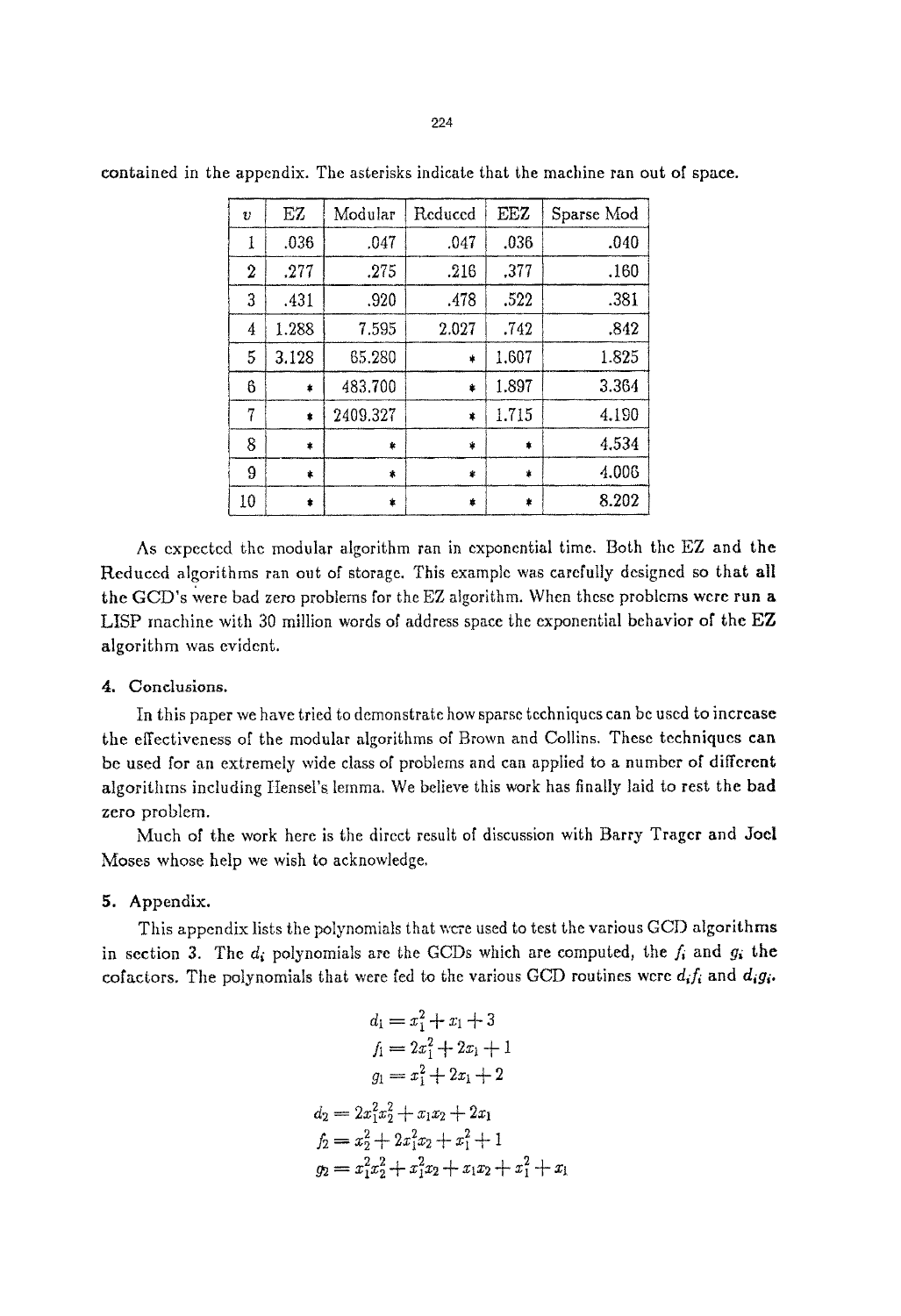$$
d_3 = x_2^2x_3^2 + x_2^2x_3 + 2x_1^2x_2x_3 + x_1x_3
$$
\n
$$
f_3 = x_3^2 + x_2^2x_3 + x_1^2x_2x_3 + x_1x_3 + x_1^2x_2^2
$$
\n
$$
g_3 = x_2x_3 + 2x_1x_3 + x_1x_3 + x_1^2x_2^2
$$
\n
$$
g_3 = x_2x_3 + 2x_1x_3 + x_1^2x_2x_4 + x_2x_4 + x_1^2x_2x_3
$$
\n
$$
f_4 = x_1x_2x_3^2x_4^2 + x_1x_3^2x_4^2 + x_1x_2^2x_3x_4 + x_1x_2^2
$$
\n
$$
g_4 = x_1x_3^2x_4^2 + x_3^2x_4^2 + x_1x_2^2x_3x_4 + x_1x_2^2
$$
\n
$$
g_5 = x_1x_2^2x_3^2x_4x_3^2 + x_1x_2^2x_3^2 + x_1^2x_2x_3x_4 + x_1x_2^2
$$
\n
$$
d_5 = x_1^2x_2^2x_3x_3^2 + x_1x_2x_3^2x_4 + x_1x_2x_3x_3x_4 + x_1x_2^2
$$
\n
$$
f_5 = x_1x_2^2x_3^2 + x_1x_2x_3^2x_4x_5 + x_1x_2x_3^2x_4^2 + x_1x_2x_3x_4^2 + 1
$$
\n
$$
g_5 = x_1x_2^2x_3^2x_4^2 + x_1x_2x_3^2x_4x_5 + x_1x_2x_3^2x_4^2 + x_1x_2x_3x_4^2
$$
\n
$$
f_6 = x_1x_2x_3^2x_4^2x_5^2 + x_1x_2x_3^2x_4^2x_5^2 + x_1x_2^2x_3^2x_4^2 + x_1^2x_2x_3^2x_4x_5^2x_0 + x_1^2x_3x_3
$$

+  $x_1x_3x_0x_7x_8x_1$ <sup>0</sup> +  $x_4^2x_5^2x_8^2x_7x_9^2$